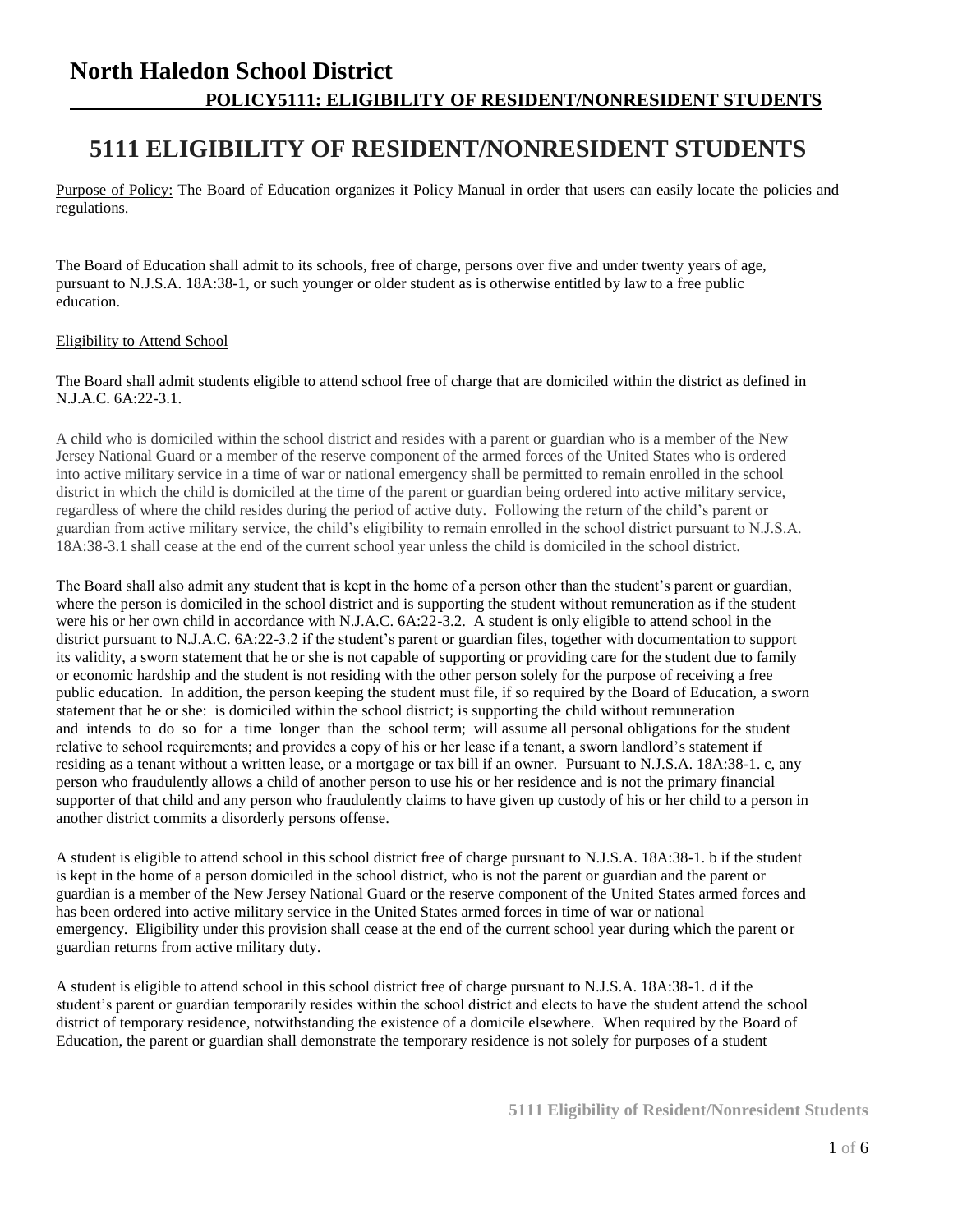attending the school district of temporary residence. When one of a student's parents or guardians temporarily resides in the school district while the other is domiciled or temporarily resides elsewhere, eligibility to attend school shall be determined in accordance with the criteria of N.J.A.C. 6A:22-3.1(a)1.i.

A student is eligible to attend this school district free of charge:

- 1. If the student's parent or guardian moves to another school district as the result of being homeless, subject to the provisions of N.J.A.C. 6A:17-2 - Education of Homeless Children;
- 2. If the student is placed by court order or by a society, agency, or institution in the home of a school district resident pursuant to N.J.S.A. 18A:38-2;
- 3. If the student previously resided in the school district and if the parent or guardian is a member of the New Jersey National Guard or the United States reserves and has been ordered to active service in time of war or national emergency, resulting in the relocation of the student out of the school district, pursuant to N.J.S.A. 18A:38-3. b. The school district shall not be obligated for transportation costs; and
- 4. If the student resides on Federal property within the State pursuant to N.J.S.A. 18A:38-7.7 et seq.

Notwithstanding the provisions of N.J.S.A. 18A:38-1 or any other law, rule, or regulation to the contrary, a student who moves out of the school district as a result of domestic violence, sexual abuse, or other family crises shall be permitted to remain enrolled in the school district for the remainder of the school year in pursuant to N.J.S.A. 18A:38-1.1 and in accordance with the provisions of N.J.A.C. 6A:22-3.2(h). If the student remains enrolled in the school district for the remainder of the school year, the school district shall provide transportation services to the student, provided the student lives remote from school, and the State shall reimburse the school district for the cost of the transportation services. Nothing in N.J.S.A. 18A:38-1.1 shall be construed to affect the rights of homeless students pursuant to N.J.S.A 18A:7B-12, N.J.S.A. 18A:7B-12.1, or any other applicable State or Federal law.

If the district of residence cannot be determined according to the criteria contained in N.J.S.A. 18A:7B-12; if the criteria contained in N.J.S.A. 18A:7B-12 identify a district of residence out of the State; or if the child has resided in a domestic violence shelter, homeless shelter, or transitional living facility located outside of the district of residence for more than one year, the State shall assume fiscal responsibility for the tuition of the child in accordance with N.J.S.A. 18A:7B-12.d.

A student's eligibility to attend this school shall not be affected by the physical condition of an applicant's housing or his or her compliance with local housing ordinances or terms of lease.

Except as set forth in N.J.A.C. 6A:22-3.3(b)1, immigration/visa status shall not affect eligibility to attend school and the school district shall not condition enrollment in the school district on immigration status. A student's immigration/visa status and their eligibility to attend school shall be in accordance with N.J.A.C. 6A:22-3.3(b) and Regulation 5111.

### Proof of Eligibility

The Board of Education shall accept a combination of forms of documentation from persons attempting to demonstrate a student's eligibility for enrollment in the school district in accordance with the provisions of N.J.A.C. 6A:22-3.4. The Board of Education shall consider the totality of information and documentation offered by an applicant, and shall not deny enrollment based on failure to provide a particular form or subset of documents without regard to other evidence presented.

The Board of Education shall not condition enrollment on the receipt of information or documents protected from disclosure by law, or pertaining to criteria that are not a legitimate basis for determining eligibility to attend school as outlined in N.J.A.C. 6A:22-3.4(d). The Board of Education may consider, in a manner consistent with Federal law, documents or information referenced in N.J.A.C. 6A:22-3.4(d) or pertinent parts thereof if voluntarily disclosed by the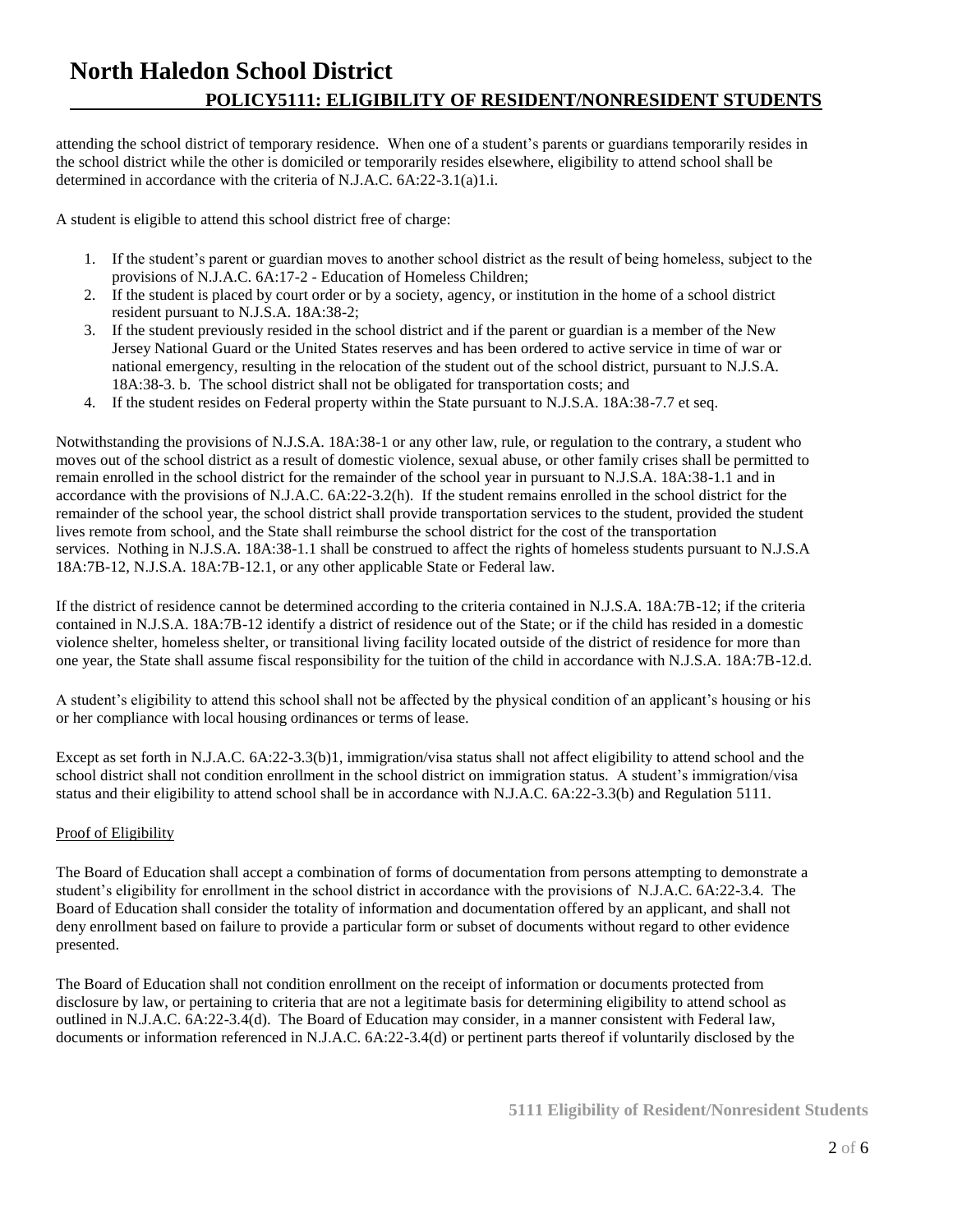applicant. The Board of Education may not, directly or indirectly, require or request such disclosure as an actual or implied condition of enrollment.

In the case of a dispute between the school district and the parent or guardian of a student in regard to the student's eligibility to enroll in the school district or to remain enrolled in the school district pursuant to the provisions of N.J.S.A. 18A:38-1, the school district may request from the New Jersey Motor Vehicle Commission (NJMVC) the parent or guardian's name and address for use in verifying a student's eligibility for enrollment in the school district in accordance with the provisions of N.J.S.A. 18A:38-1.3. The NJMVC shall disclose to a school district the information requested in accordance with procedures established by the NJMVC. However, the school district shall not condition enrollment in the district on immigration status or on the fact that the NJMVC does not have the name or address of the parent on file.

#### Registration Forms and Procedures for Initial Assessment

Registration and initial determinations of eligibility will be in accordance with N.J.A.C. 6A:22-4.1. The Board of Education shall use Commissioner-provided registration forms or locally developed forms that are consistent with the forms provided by the Commissioner. A district-level administrator designated by the Superintendent shall be clearly identified to applicants and available to assist persons who experience difficulties with the enrollment process.

Initial eligibility determinations shall be made upon presentation of an enrollment application, and enrollment shall take place immediately except in cases of clear, uncontested denials. Enrollment shall take place immediately when an applicant has provided incomplete, unclear, or questionable information, but the applicant shall be notified that the student will be removed from the school district if defects in the application are not corrected, or an appeal is not filed, in accordance with subsequent notice to be provided pursuant to N.J.A.C. 6A:22-4.2.

When a student appears ineligible based on the information provided in the initial application, the school district shall issue a preliminary written notice of ineligibility, including an explanation of the right to appeal to the Commissioner of Education. Enrollment shall take place immediately if the applicant clearly indicates disagreement with the district's determination and an intent to appeal to the Commissioner of Education. An applicant whose student is enrolled pursuant to this provision shall be notified that the student will be removed, without a hearing before the Board, if no appeal is filed within the twenty-one day period established by N.J.S.A. 18A:38-1.

When enrollment is denied and no intent to appeal is indicated, applicants shall be advised they shall comply with compulsory education laws. When the student is between the ages of six and sixteen, applicants also shall be asked to complete a written statement indicating the student will be attending school in another school district or nonpublic school, or receiving instruction elsewhere than at a school pursuant to N.J.S.A. 18A:38-25. In the absence of this written statement, designated staff shall report to the school district of actual domicile or residence, or the Department of Children and Families, a potential instance of "neglect" for the purposes of ensuring compliance with compulsory education law, N.J.S.A. 9:6-1. Staff shall provide the school district or the Department of Children and Families with the student's name, the name(s) of the parent/guardian/resident, and the student's address to the extent known. Staff shall also indicate admission to the school district has been denied based on residency or domicile, and there is no evidence of intent to arrange for the child to attend school or receive instruction elsewhere.

Enrollment or attendance at the school shall not be conditioned on advance payment of tuition when enrollment is denied and an intent to appeal is indicated, or when enrollment is provisional and subject to further review or information. The Board of Education shall ensure the registration process identifies information suggesting an applicant may be homeless so procedures may be implemented in accordance with N.J.A.C. 6A:17-2, Education of Homeless Children. Enrollment or attendance in the school district shall not be denied based upon the absence of the certified copy of the student's birth certificate or other proof of a student's identity as required within thirty days of initial enrollment, pursuant to N.J.S.A. 18A:36-25.1.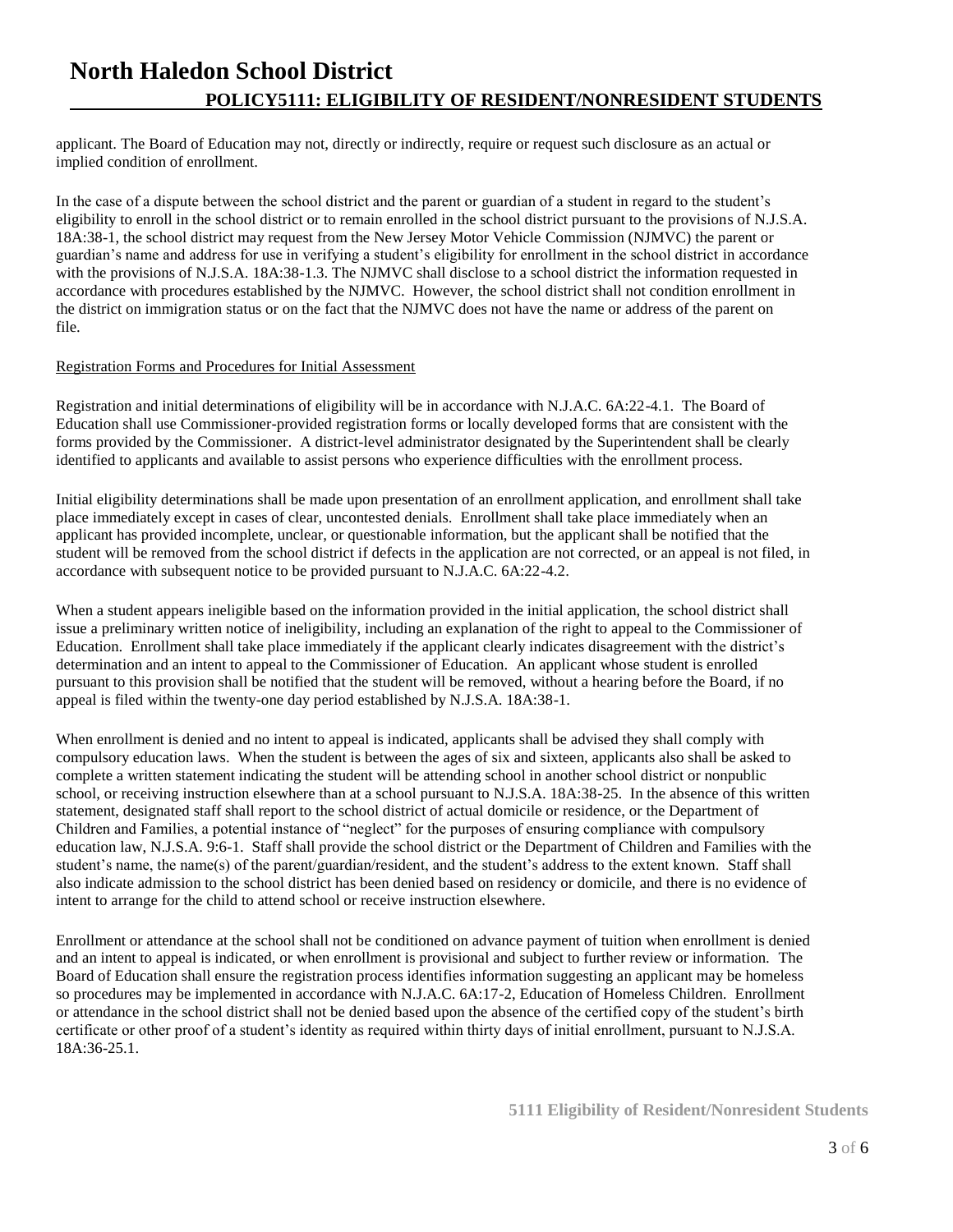Enrollment in the school district shall not be denied based upon absence of student medical information. However, actual attendance at school may be deferred until the student complies with student immunization rules set forth in N.J.A.C. 8:57-4.

When enrollment in the school district, attendance at school, or the receipt of educational services in the regular education program appears inappropriate, the student shall not be denied based upon the absence of a student's prior educational record. However, the applicant shall be advised the student's initial educational placement may be subject to revision upon the school district's receipt of records or further assessment of the student.

### Notice of Ineligibility

When a student is found ineligible to attend the school district pursuant to N.J.A.C. 6A:22- or the student's initial application is found to be deficient upon subsequent review or investigation, the school district immediately shall provide to the applicant notice that is consistent with Commissioner-provided sample form(s) and meets requirements of N.J.A.C. 6A:22-4 et seq. Notices shall be in writing; in English and in the native language of the applicant; issued by the Superintendent; and directed to the address at which the applicant claims to reside. Notices of ineligibility shall include information as outlined in N.J.A.C. 6A:22-4.2.

### Removal of Currently Enrolled Students

Nothing in N.J.A.C. 6A:22-4 et seq. and this Policy shall preclude the Board of Education from identifying through further investigation or periodic requests for revalidation of eligibility, students enrolled in the school district who may be ineligible for continued attendance due to error in initial assessment, changed circumstances, or newly discovered information.

When a student who is enrolled and attending school based on an initial eligibility determination is later determined to be ineligible for continued attendance, the Superintendent may apply to the Board of Education for the student's removal in accordance with the provisions of N.J.A.C. 6A:22-4.3. No student shall be removed from school unless the parent, guardian, adult student, or resident keeping an "affidavit student" (as defined in N.J.A.C. 6A:22-1.2) has been informed of his or her entitlement to a hearing before the Board of Education. Once the hearing is held, or if the parent, guardian, adult student or resident keeping an "affidavit student", does not respond within the designated time frame to the Superintendent's notice or appear for the hearing, the Board of Education shall make a prompt determination of the student's eligibility and shall immediately provide notice in accordance with N.J.A.C. 6A:22-4.2. Hearings required pursuant to N.J.A.C. 6A:22-4.3 may be conducted by the full Board or a Board Committee, at the discretion of the full Board. If the hearing(s) is conducted by a Board Committee, the Committee shall make a recommendation to the full Board for action. No student may be removed except by vote of the Board taken at a meeting duly convened and conducted pursuant to N.J.S.A. 10:4-6 et seq., the Open Public Meetings Act.

### Appeal to the Commissioner

An applicant may appeal to the Commissioner of Education the school district's determination that a student is ineligible to attend its schools. Appeals shall be initiated by petition which shall be filed in accordance with N.J.S.A. 18A:38-1 and N.J.A.C. 6A:3-8.1 and shall proceed as a contested case pursuant to N.J.A.C. 6A:3. Pursuant to N.J.S.A. 18A:38-1. b (1), appeals of "affidavit student" eligibility determinations shall be filed by the resident keeping the student.

### Assessment and Calculation of Tuition

If no appeal to the Commissioner is filed following notice of an ineligibility determination, the Board of Education may assess tuition, for up to one year of a student's ineligible attendance, including the twenty-one day period provided by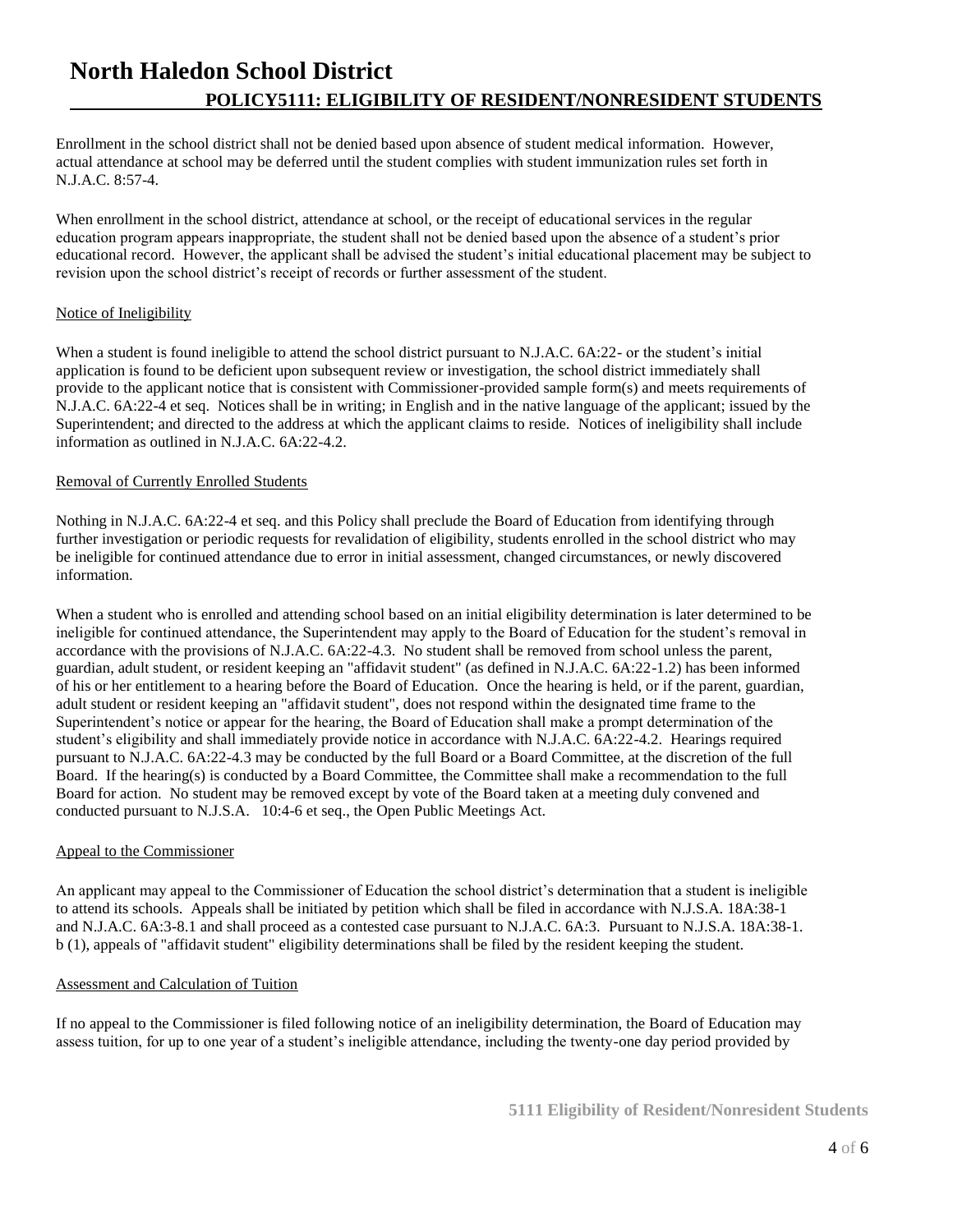N.J.S.A. 18A:38-1 for appeal to the Commissioner. Tuition will be assessed and calculated in accordance with N.J.A.C. 6A:22-6.3 et seq. If the responsible party does not pay the tuition assessment, the Board of Education may petition the Commissioner pursuant to N.J.A.C. 6A:3 for an order assessing tuition, enforceable in accordance with N.J.S.A. 2A:58- 10 through recording, upon request of the Board of Education pursuant to N.J.A.C. 6A:3-12, on the judgment docket of the Superior Court, Law Division.

If an appeal to the Commissioner is filed and the petitioner does not sustain the burden of demonstrating the student's right to attend the school district, or the petitioner withdraws the appeal, fails to prosecute, or abandons the appeal by any means other than settlement agreeing to waive or reduce tuition, the Commissioner may assess tuition in accordance with the provisions of N.J.A.C. 6A:22-6.2(a). Upon the Commissioner's finding that an appeal has been abandoned, the Board of Education may remove the student from school and seek tuition in accordance with N.J.A.C. 6A:22-6.2.

#### Nonresident Students

The admission of a nonresident student to school free of charge must be approved by the Board. No student otherwise eligible shall be denied admission on the basis of the student's race, color, creed, religion, national origin, ancestry, age, marital status, affectational orsexual orientation or sex, social or economic status, or disability. The continued enrollment of any nonresident student shall be contingent upon the student's maintenance of good standards of citizenship and discipline.

### Children Who Anticipate Moving to or from the District

A nonresident student otherwise eligible for attendance whose parent or guardian anticipates school district residency and has entered a contract to buy, build, or rent a residence in this school district may be enrolled without payment of tuition for a period of time not greater than 8 weeks prior to the anticipated date of residency. If any such student does not become a resident of the school district within 8 weeks after admission to school, tuition will be charged for attendance commencing the beginning of the 9th week and until such time as the student becomes a resident or withdraws from school.

All students whose parent or guardian have moved away from the school district on or after May  $1<sup>st</sup>$ , and Grade 8 students whose parents or guardian has moved away from the school district on or after January  $1<sup>st</sup>$ , may continue schooling on a non-tuition basis for the remainder of the school year. Extenuating circumstances for families of students -below Grade 8 and prior to May  $1<sup>st</sup>$  – will be at the discretion of the Superintendent of Schools as to the completion of the school year on a non-tuition basis.

### Children of District Employees

Children of Board of Education employees who do not reside in this school district may be admitted to school in this district without payment of tuition, provided that the educational program of such children can be provided within school district facilities.

### Other Nonresident Students

Other nonresident children, otherwise eligible for attendance, may be admitted to school in this district with payment of tuition if their admission is warranted by the inaccessibility of school in their home district, the singular availability of an appropriate educational program in their home district, the avoidance of transfer and readmission of a child whose legal custody is shared by a parent(s) or legal guardian(s) residing in their home district, or other good cause. Transportation will be provided by the family. The parent(s) or legal guardian(s) must submit an application to the Superintendent of Schools for review and consideration. Students within this provision are not eligible for any formal educational